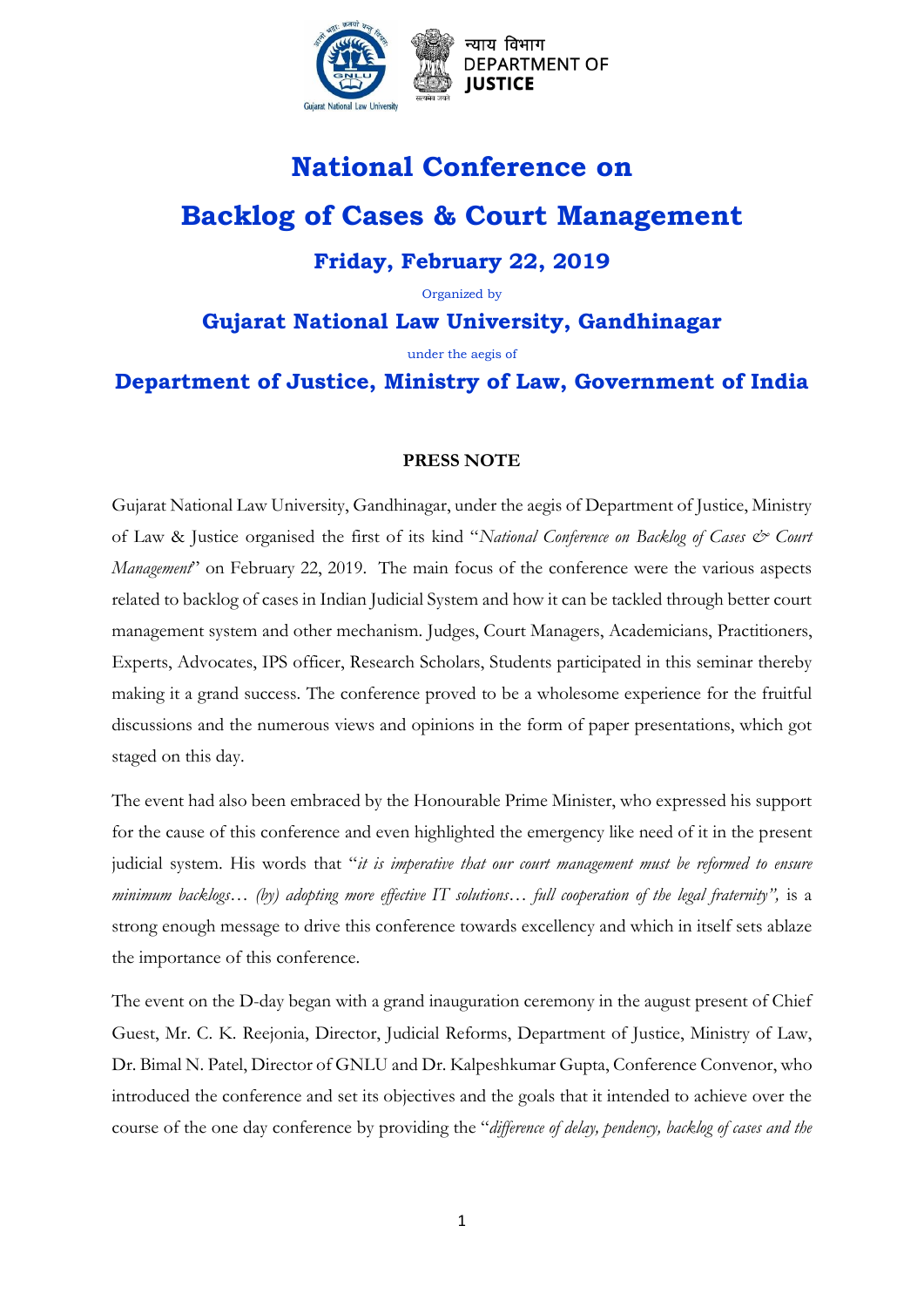

*importance of court management to solve all of them single-handedly."* On this note, the compilation of the abstract proceedings was launched marking the beginning of this one day journey.

Dr. Bimal N. Patel, thereafter came to set the stage, where he highlighted the "*skyrocketing of cases*" due to "*more legislations, lack of realistic approach by the judges, newer socialistic legislations coming up*." He called for a "*war footing like situation*" so as to bring down this heavy backlog, in which institutions like GNLU, should also be allowed to play their part, through voluntary service of students.

The Chief Guest, C. K. Reejonia, further guided us to the agenda by emphasizing on the importance of state governments for the implementation of the recommendations of the National Mission for Reforms in Pendency of Cases under the aegis of the Ministry of Law and Justice. He clarified that *"the Central Government has a very limited role to play in terms of infrastructure only. The handling of the backlog mainly depends upon the State Governments."* He pictured the voluminous work which was being done by the Ministry of Law and Justice, along with the National Reform Mission and such other high legal offices like that of the Attorney General of India.

Thereafter, the panel discussion ensued under the guidance of four panellists, namely, Dr. Kalpeshkumar Gupta, Conference Convenor, Dr. Suryaprakash B, Director of DAKSH India, Bangalore, Mr. Shah Faisal M Kashmiri, General Manager of Bombay High Court, Nagpur Bench and Dr. Saseendran C., Scientist, NIC, Gandhinagar.

Dr. Kalpeshkumar Gupta pictured the entire court management model in India and the hierarchy which is mentioned, as proposed by the Law Commission. He emphasised on creation of National Court Management Authority to be set up under Court Management Authority Bill which he drafted in June 2017 and recognised by Department of Justice.

Dr. Suryaprakash B extended this debate further towards the four primary needs to reduce backlog, they being *"proper utilisation of skills, maximisation of scarce resources like Judges, need for continuity of policy for continuity in law, utilisation of a Judge's time, by not pressurising him/her with non-judicial functions."* He further highlighted on how DAKSH India is working towards achieving this goal by providing and developing notions like *"Justice through mobile phones."*

Shah Faisal M Kashmiri, added another dimension by highlighting the contributions made by Court Managers in various states. He shared the roadmap on how Court Managers can further enhance the efficiency of Court Management and Court Administration with the support and encouragement from Judiciary. He also proposed to recruit Court Managers for all courts in India for better Court Administration. He further highlighted optimum use of judicial officers to fulfill the want of judicial work, rather performing the role of non-judicial nature.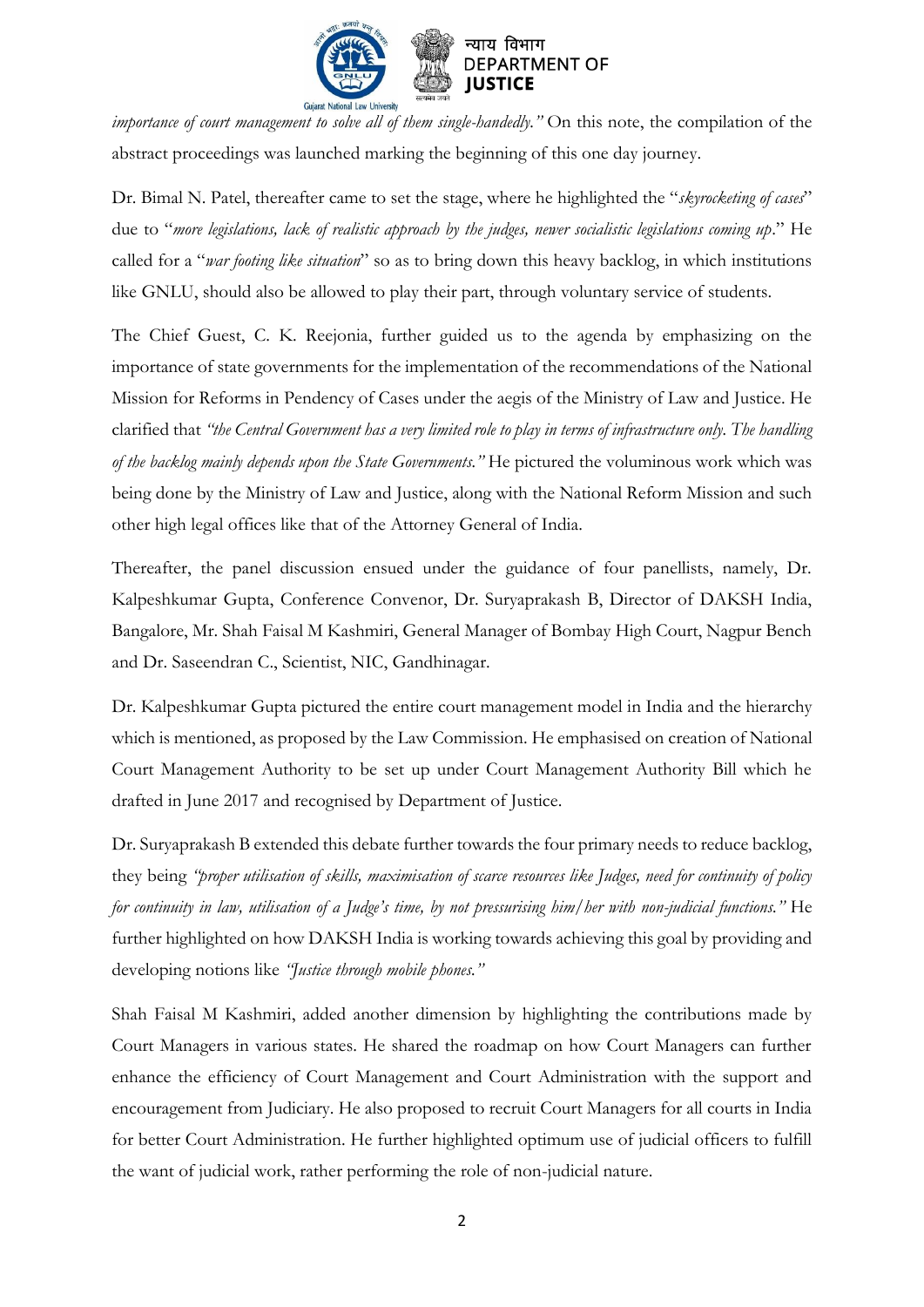

Dr. Saseendran C., added a broader dimension to the panel discussion by establishing the *" role of National Information Centre in court management."* He proposed, the promotion of witness databases for E-Notices, mobile app for summons for physically handicapped, securing the presence of witness, etc. these recommendations sparked a healthy debate on whether the government should instil technology for well noted private companies.

Thereafter four parallel sessions of paper presentation followed. Two of the sessions were held under the chairmanship of Dr. R. K. Singh, Dean, Faculty and Academic Affairs & Associate Professor of Law, co-chairmanship of Dr. Vikas Gandhi, Associate. Professor of Law, GNLU. The other half was chaired by Dr. Jagadeesh Chandra TG, Assistant Professor of Law, GNLU and co-chaired by Mr. Shah Faisal M Kashmiri, General Manager, High Court of Bombay, Nagpur Bench. The paper presentations revealed the multi-dimensional aspect of the topic and led to an avid and in depth discussion. In the course of questioning, cross-questioning and discussion, they were able to reach certain core depths of the problem and came out with the following suggestions:

- 1. The Central Government shall give a try to draft the proposed law on simple language which will save cost and valuable time of the Courts.
- 2. The Central Government has adopted even more fictitious practice of bringing 'Retrospective Amendments' to the Act. The Government has brought a number of retrospective amendments w.e.f 01.04.1961 and this makes interpreting the tax law even more difficult and affected the foreign investors' confidence and much needed foreign direct investments.
- 3. Continuous upgrade and training of court managers.
- 4. Creation of permanent position instead of adhoc ones like court benches.
- 5. Creation of research cell should be done under the guidance of judges.
- 6. Setting up of Pre-Litigation Counselling Forum in all Police Units
- 7. Setting up of Court work Monitoring System in all Police Units
- 8. Use of private prosecution for speedy trial of criminal cases and to reduce backlog of cases.
- 9. Introduction of ADR mechanism within the structure of the already present system especially in criminal cases.
- 10. Introduction of family conferencing and community conferencing in juvenile justice cases.
- 11. Raising awareness about ADR.